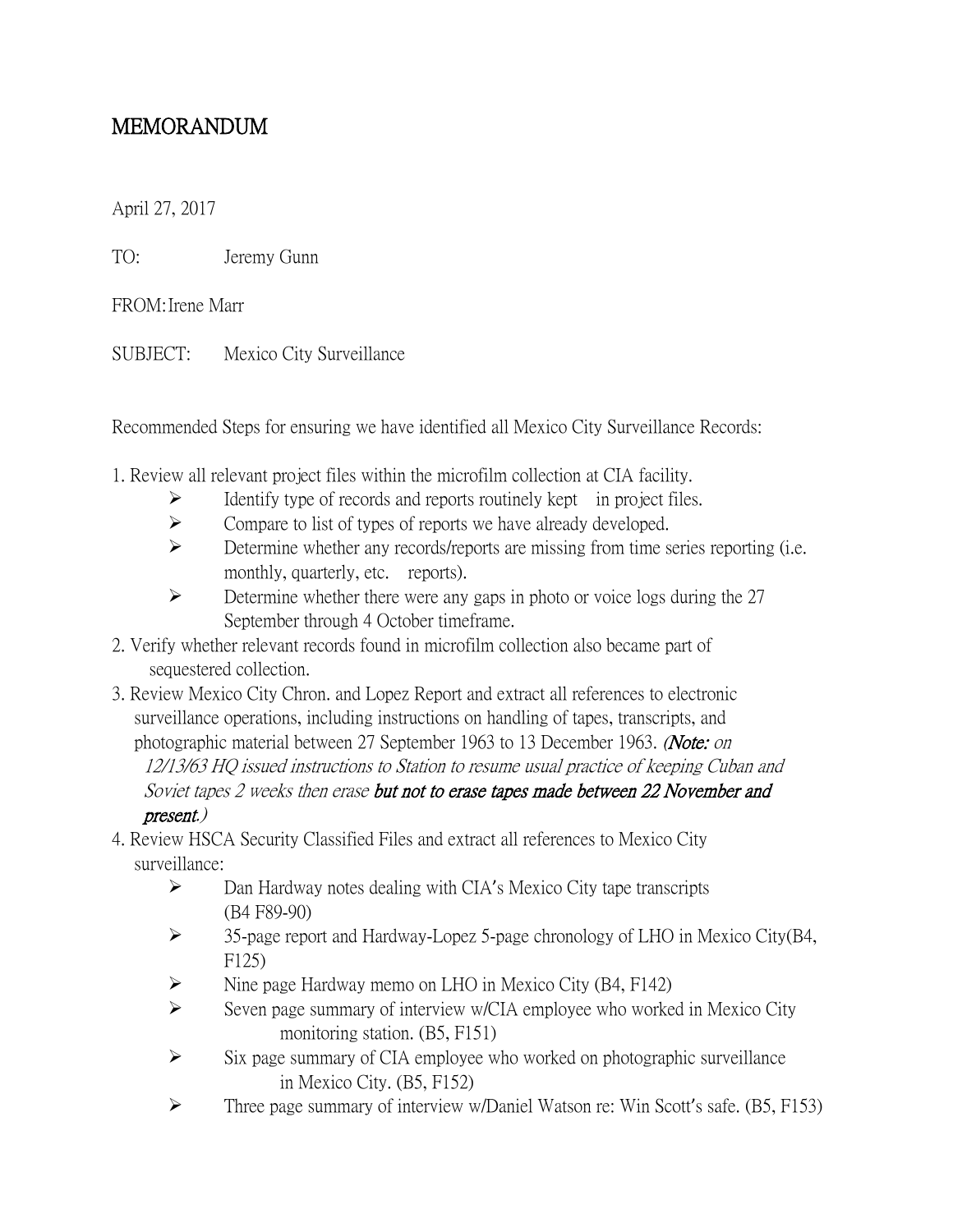FBI to HSCA, re: issue of existence of Oswald tapes (B5, F162)